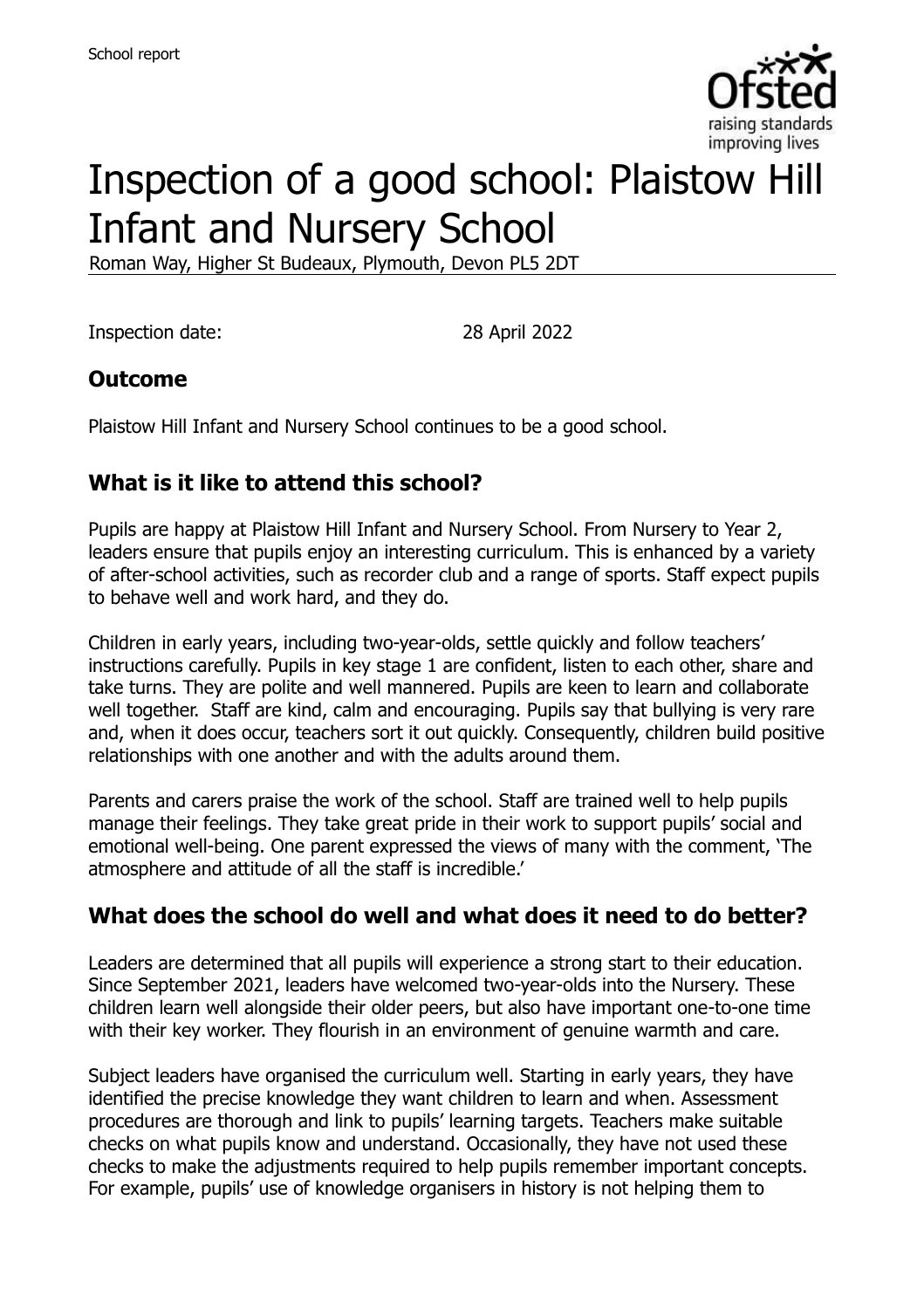

understand the passing of time or to widen their vocabulary as well as leaders had expected.

Teachers and teaching assistants have received intensive training in the school's chosen phonics programme and follow it closely. Staff provide expert support for those pupils who need extra help to improve their communication and language. Children read regularly across a wide range of genres. They also enjoy listening to adults read to them. During the inspection, Nursery-age children, including two-year-olds, enjoyed listening to their teacher reading a story about dinosaurs. It brought their current learning theme to life.

Leaders know that the quality of some pupils' handwriting has slipped due to increased absences related to COVID-19. They have adapted the curriculum to give extra attention to helping pupils form letters accurately. Consequently, most pupils are catching up. However, staff have not identified another weakness in pupils' writing as swiftly. Pupils learn spelling patterns and rules well in phonics sessions. However, they do not apply this knowledge routinely when they write in their literacy books. Teachers do not identify pupils' spelling errors well enough. Consequently, for some pupils, spelling misconceptions and mistakes persist.

In mathematics, pupils learn to understand number and counting quickly. Children in early years enjoy a stimulating environment and benefit from a range of mathematical resources, which they choose independently and treat with respect. The outdoor learning environment is used effectively to help children to cooperate with each other and practise their number knowledge and skills. There is a careful balance of activities that are led by adults and those selected by children. Consequently, children leave the Reception class well prepared for the mathematics curriculum in Year 1.

Staff identify pupils who need additional support quickly. Pupils with special educational needs and/or disabilities and those who need to catch up receive specialist teaching to meet their individual needs. This ensures that they achieve success. Pupils with social, emotional and mental health difficulties receive appropriate support and learn well alongside their peers. Pupils behave well and learning is rarely disrupted.

Leaders provide a wide range of activities to help pupils develop an understanding of life outside school. Pupils develop a thorough understanding of spirituality through the religious education curriculum. For example, pupils in Year 2 are keen to share what they have learned about the Five Pillars of Islam. Pupils' character development is also well considered. They discuss with maturity how staff help them to take care of themselves and each other.

# **Safeguarding**

The arrangements for safeguarding are effective.

Pupils are supervised effectively, and the learning environment is well organised and safe. Leaders ensure that staff receive regular and up-to-date training. Several staff in early years are trained in paediatric first aid.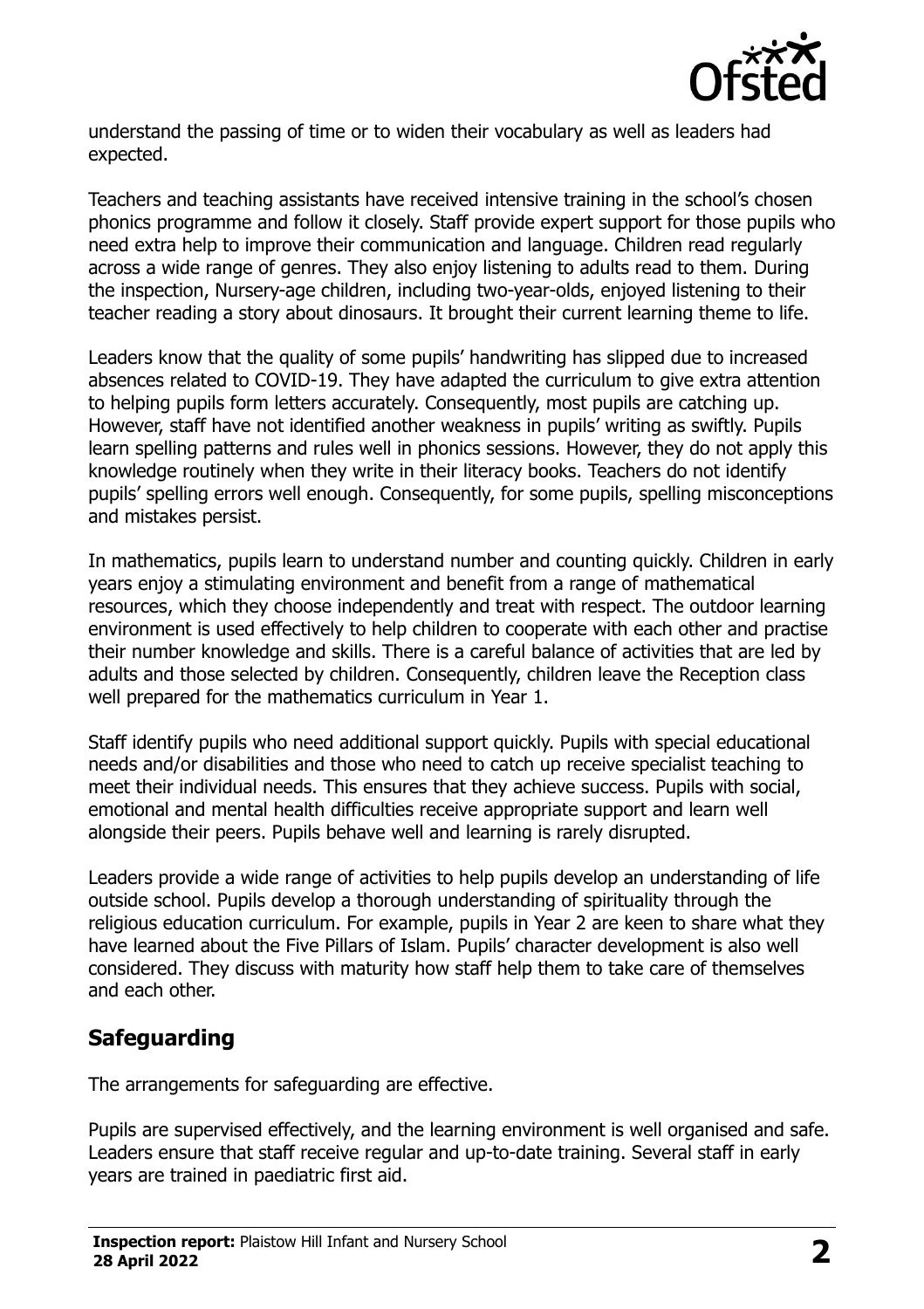

Systems and procedures for staff recruitment are fit for purpose. Staff know what to do to keep pupils safe and they follow the school's processes to report, record or escalate any worries. They are vigilant in checking for potential signs of abuse. Leaders work with a range of other agencies to support pupils and families.

# **What does the school need to do to improve?**

# **(Information for the school and appropriate authority)**

- Teachers equip pupils with the important knowledge that they need to spell accurately, such as spelling rules and patterns. However, some pupils do not use this knowledge in their extended writing. Too often, they spell words incorrectly and teachers do not address this swiftly. This means that pupils go through school with a growing number of misconceptions in their spelling. Leaders need to assure themselves that there is a high-quality writing curriculum in place, so that pupils learn to spell correctly.
- The curriculum is implemented in every subject. However, some aspects need refinement to ensure that knowledge sticks as well as leaders intend. Some ideas, such as the use of knowledge organisers in history, are not having the desired impact in improving pupils' understanding. Leaders need to ensure that teachers use the insights they have gained from assessments to make suitable adaptations to the curriculum.

### **Background**

When we have judged a school to be good, we will then normally go into the school about once every four years to confirm that the school remains good. This is called a section 8 inspection of a good or outstanding school, because it is carried out under section 8 of the Education Act 2005. We do not give graded judgements on a section 8 inspection. However, if we find evidence that a school would now receive a higher or lower grade, then the next inspection will be a section 5 inspection. Usually this is within one to two years of the date of the section 8 inspection. If we have serious concerns about safeguarding, behaviour or the quality of education, we will deem the section 8 inspection a section 5 inspection immediately.

This was the second section 8 inspection since we judged the predecessor school, Plaistow Hill Infant and Nursery School, to be good in March 2013.

#### **How can I feed back my views?**

You can use [Ofsted Parent View](https://parentview.ofsted.gov.uk/) to give Ofsted your opinion on your child's school, or to find out what other parents and carers think. We use information from Ofsted Parent View when deciding which schools to inspect, when to inspect them and as part of their inspection.

The Department for Education has further quidance on how to complain about a school.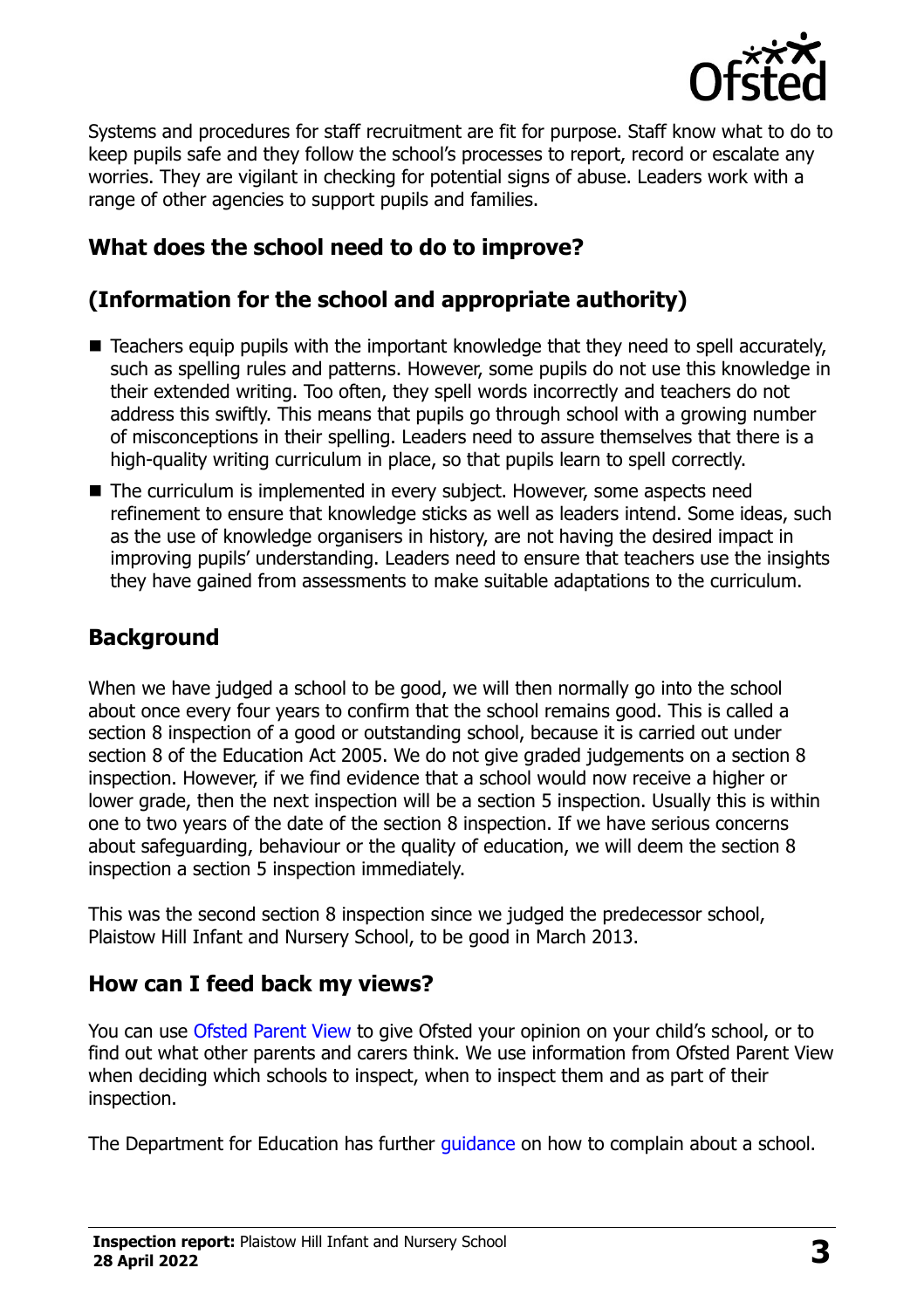

If you are the school and you are not happy with the inspection or the report, you can [complain to Ofsted.](https://www.gov.uk/complain-ofsted-report)

### **Further information**

You can search for [published performance information](http://www.compare-school-performance.service.gov.uk/) about the school.

In the report, '[disadvantaged pupils](http://www.gov.uk/guidance/pupil-premium-information-for-schools-and-alternative-provision-settings)' refers to those pupils who attract government pupil premium funding: pupils claiming free school meals at any point in the last six years and pupils in care or who left care through adoption or another formal route.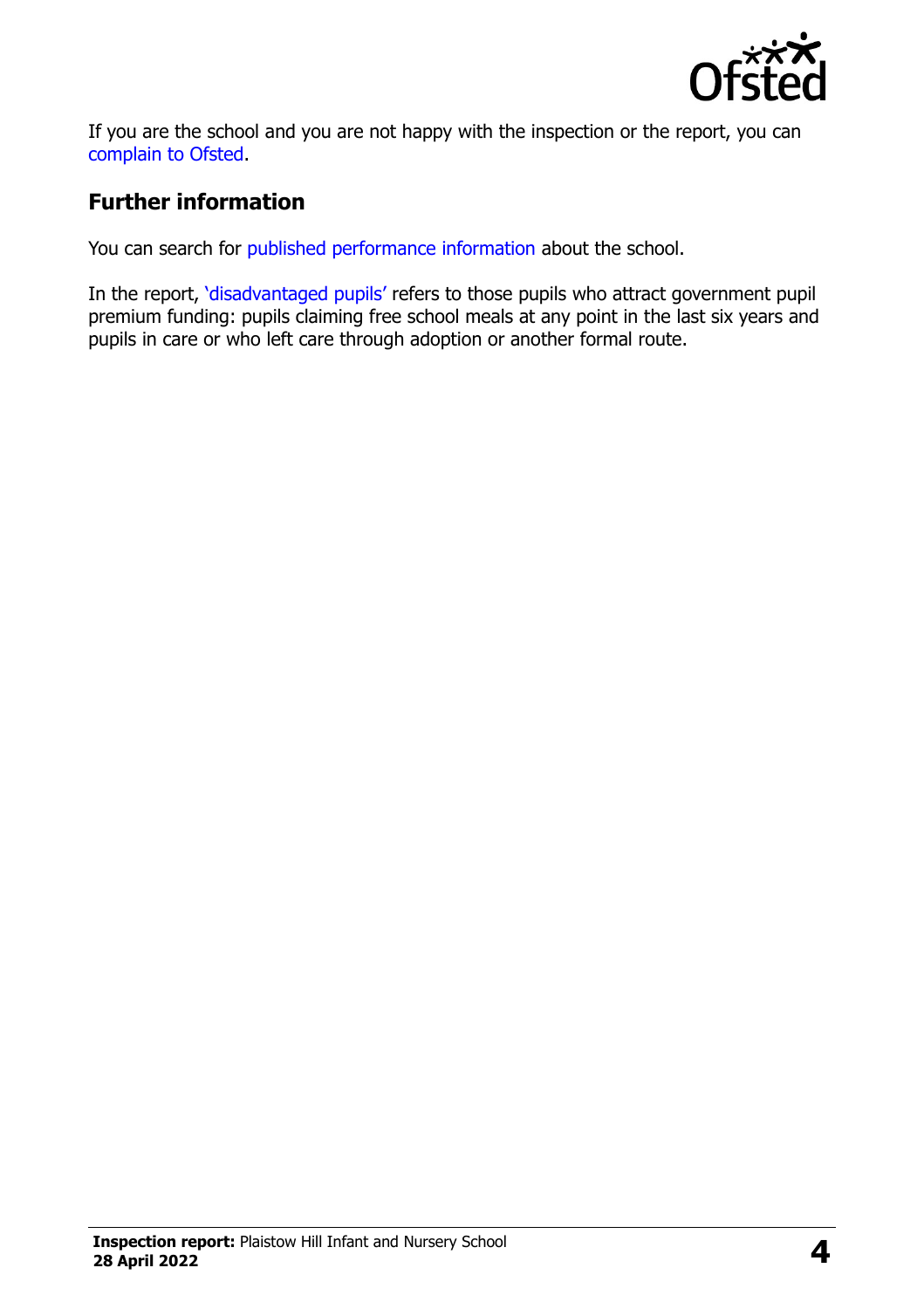

### **School details**

| Unique reference number             | 145655                   |
|-------------------------------------|--------------------------|
| <b>Local authority</b>              | Plymouth                 |
| <b>Inspection number</b>            | 10231296                 |
| <b>Type of school</b>               | Infant                   |
| <b>School category</b>              | Academy converter        |
| Age range of pupils                 | $2$ to $7$               |
| <b>Gender of pupils</b>             | Mixed                    |
| Number of pupils on the school roll | 129                      |
| <b>Appropriate authority</b>        | Board of trustees        |
| <b>Chair of trust</b>               | <b>Stuart Jones</b>      |
| <b>Headteacher</b>                  | <b>Sharon Burnett</b>    |
| Website                             | www.plaistowhill.org.uk  |
| Date of previous inspection         | Not previously inspected |

# **Information about this school**

- The school joined the Horizon Multi Academy Trust in April 2018.
- The school does not use any alternative provision.
- The school extended its Nursery provision to accept two-year-olds from September 2021.

# **Information about this inspection**

- This was the first routine inspection the school had received since the COVID-19 pandemic began. Inspectors discussed the impact of the pandemic with leaders, and have taken that into account in their evaluation of the school.
- Inspectors did deep dives in early reading, mathematics and history. This included discussions with subject leaders, lesson visits, looking at examples of work, discussions with teachers, discussions with pupils and listening to pupils read to an adult.
- Inspectors held meetings with the head of school, executive headteacher, curriculum leaders, the special educational needs leader, and staff and governors, including members of the local governing board.
- The lead inspector spoke with a trustee and the trust's chief executive officer.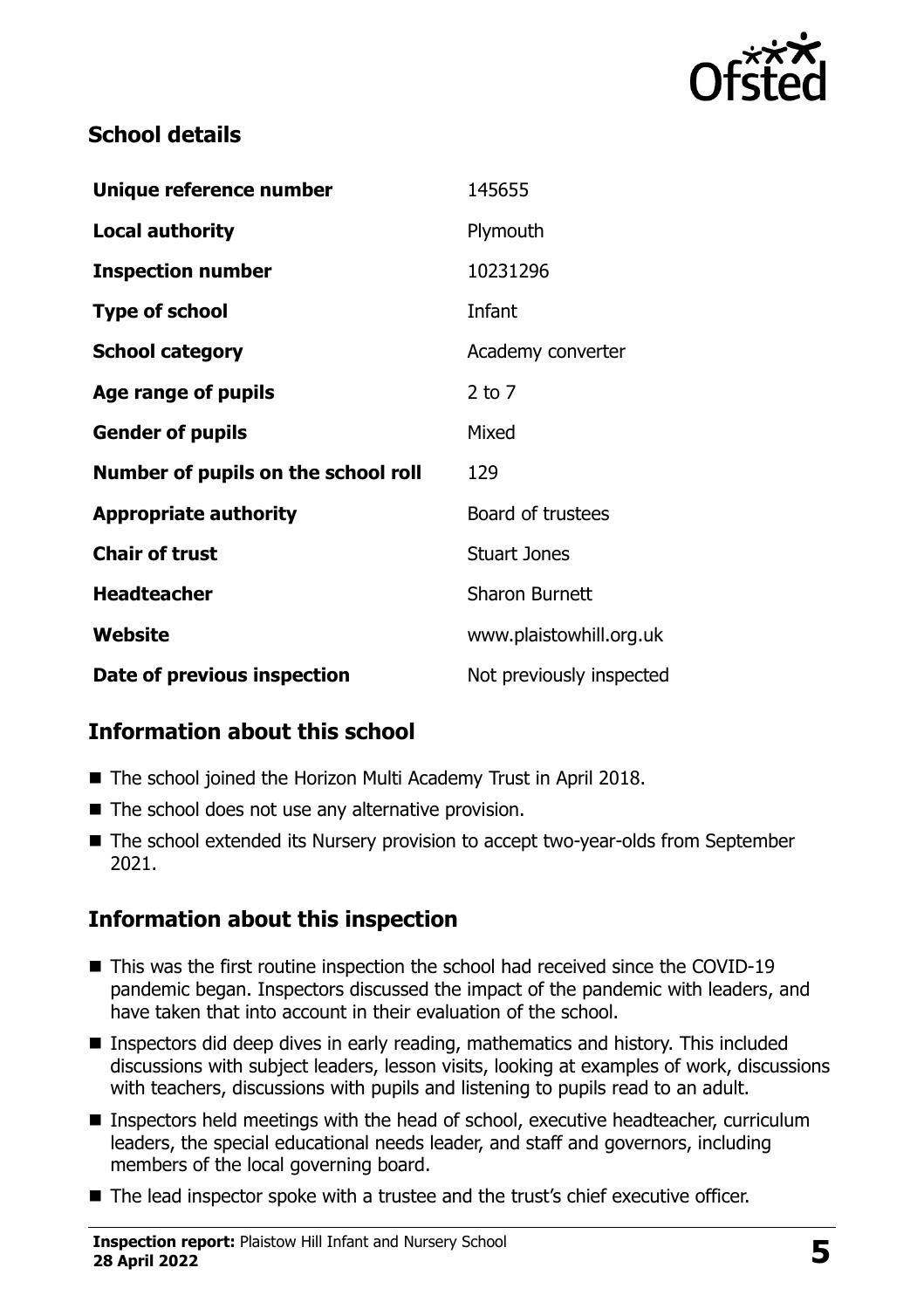

- Inspectors scrutinised a range of documentation provided by the school, including leaders' self-evaluation, improvement plans and documentation relating to attendance and behaviour.
- Inspectors examined safeguarding records, checked staff's safeguarding knowledge and spoke with pupils. The lead inspector met with the designated safeguarding lead.
- Inspectors considered the responses to the online survey, Ofsted Parent View, and 29 free-text comments. They also took into consideration responses to the staff survey.

#### **Inspection team**

Sue Costello, lead inspector **Her Majesty's Inspector** 

Mark Burgess **Mark Burgess Contract Property Ofsted Inspector**